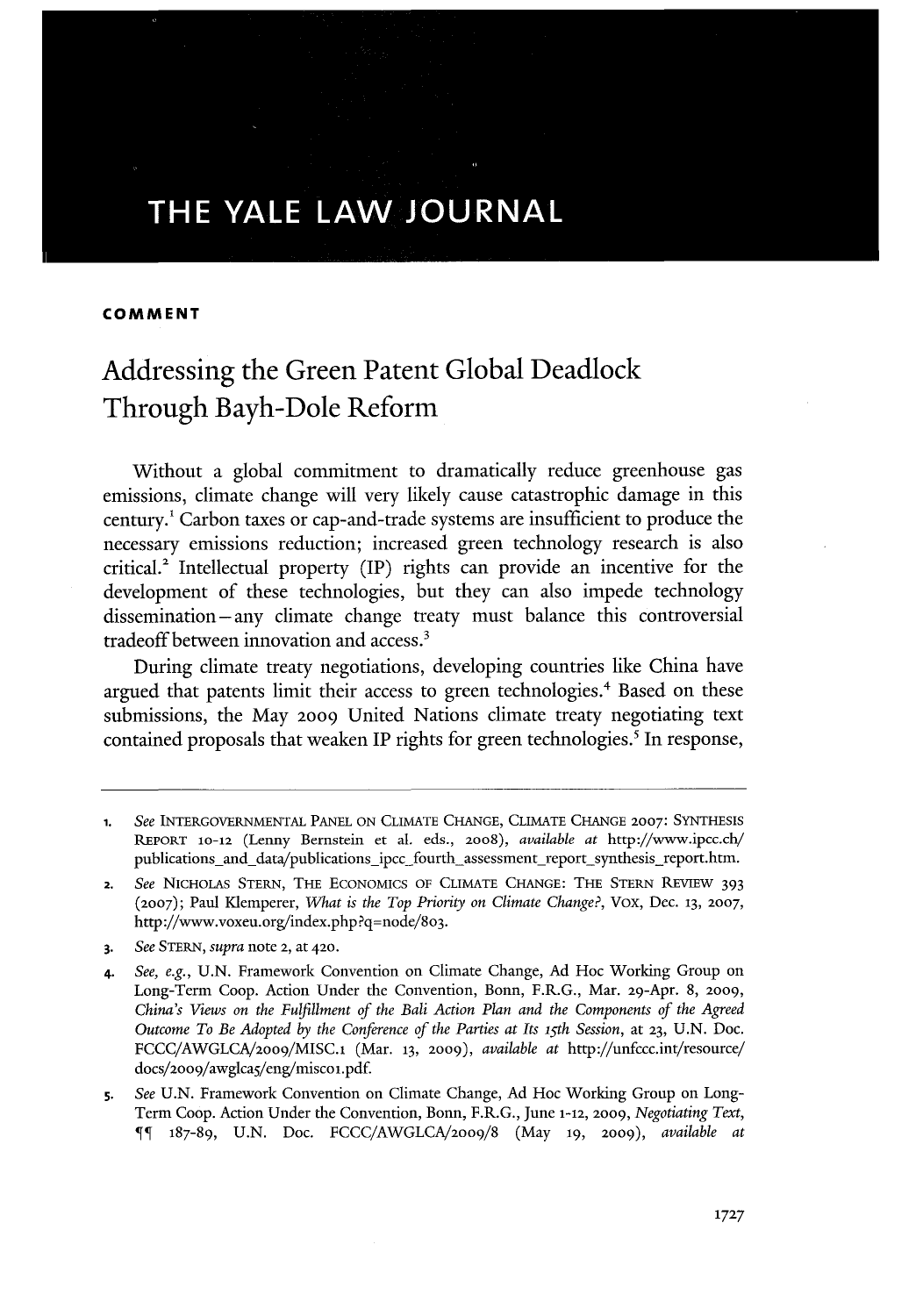the U.S. House of Representatives passed a bill in June stating that "with respect to the United Nations Framework Convention on Climate Change, the [United States] should prevent any weakening of, and ensure robust compliance with and enforcement of, existing international legal requirements **. . .** for the protection of intellectual property rights related to [green technologies]." $\delta$  Developing countries, however, continue to propose excluding green technologies from patentability and revoking existing green patents.<sup>7</sup> This divide between rich and poor countries over green IP is contributing to the delay in reaching a meaningful climate change treaty.<sup>8</sup>

This Comment argues that the United States could reduce IP-related market inefficiencies and appease its global critics-without changing international IP laws-by making nonpatenting or nonexclusive licenses the default for federally funded technologies. Part I demonstrates that most basic green energy research in the United States, including much of the research at universities and national laboratories, is funded by the federal government. Part II discusses problems with the current patent regime for government-funded research. Part III offers a normative analysis of why a socially responsible policy for government-funded green technologies ought to favor nonpatenting and nonexclusive licenses. Finally, Part **IV** analyzes possibilities for reform and suggests that even without congressional action, agencies that distribute federal research money could nudge universities toward responsible licensing practices by including these practices in grant evaluation criteria.

http://unfccc.int/resource/docs/2oo9/awglca6/eng/o8.pdf (proposing "remov[ing] barriers to development and transfer of technologies from developed to developing countr[ies] arising from... intellectual property rights" or exempting least-developed countries "from patent protection of climate-related technologies").

**<sup>6.</sup>** Foreign Relations Authorization Act, Fiscal Years **20o** and **2011,** H.R. 24io, ith Cong. **§** 112oA (2009). The amendment adding the quoted language passed **432-0.** Vote on House Amendment 187, GovTrack, http://www.govtrack.us/congress/vote.xpd?vote=h2009-323 (last visited Oct. **18, 2009).**

**<sup>7.</sup>** *See* Tove Iren **S.** Gerhardsen, *IP Issues May Go to 'Higher Political Level' in Copenhagen amid Difficulties,* **INTELL.** PROP. WATCH, Dec. 9, **2009,** http://www.ip-watch.org/weblog/2009/12/ 09/ip-issues-may-go-to-'higher-political-level'-in-copenhagen-amid-difficuties/ (noting that the G77 countries have stood together in asking for green patent exemptions).

**<sup>8.</sup>** *See* Tessa **J.** Schwartz & Sarah Tierney Niyogi, *Technology Transfer and Intellectual Property Issues Take Center Stage in* UNFCCC *Negotiations,* **INTELL.** PROP. TODAY, Dec. 16, **2009,** http://www.iptoday.com/news-article.asp?id=4743.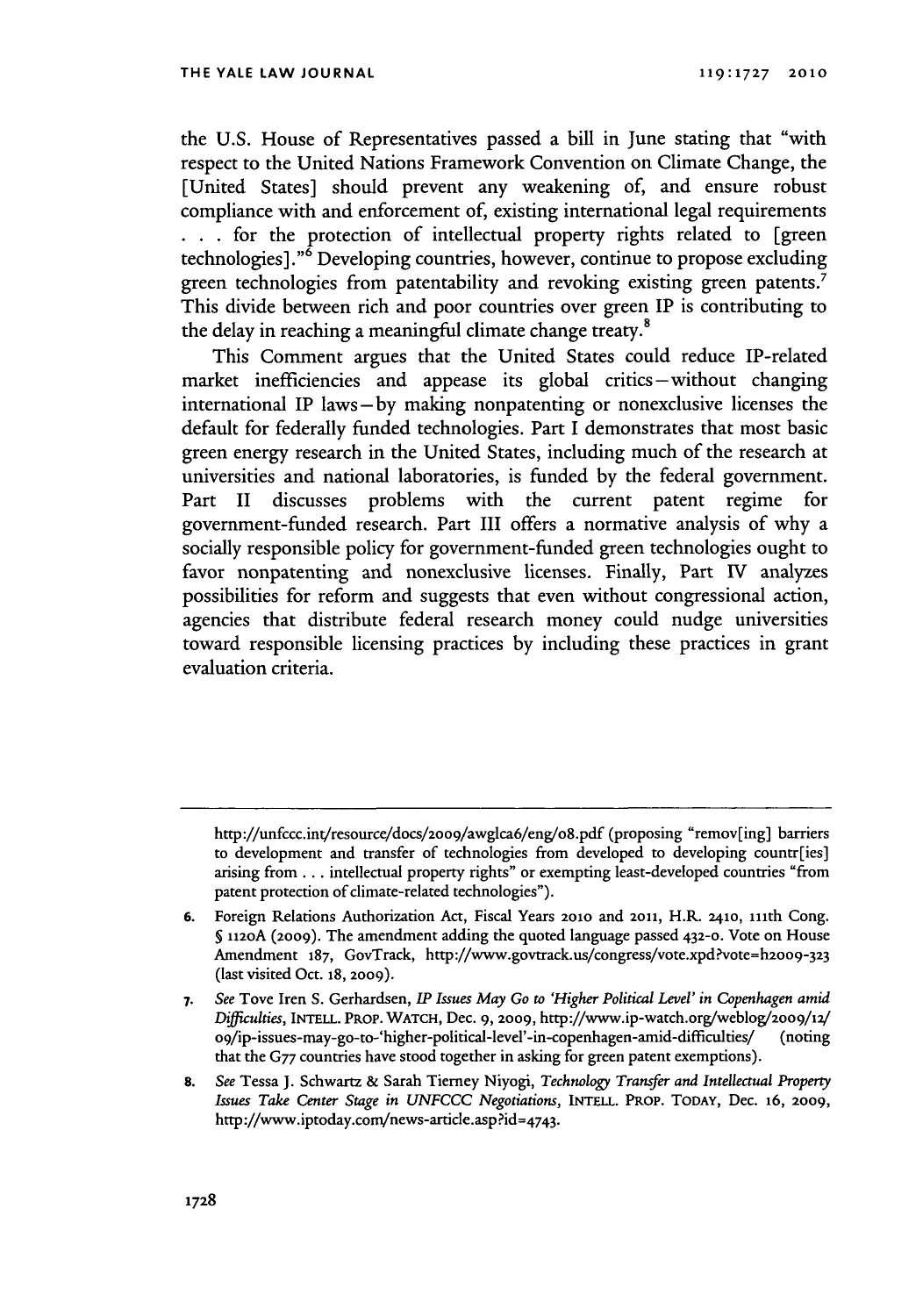#### **I. THE CRITICAL ROLE OF FEDERAL FUNDING IN BASIC GREEN TECHNOLOGY RESEARCH**

Government funding will lead to new green technologies to combat climate change. In **2006,** sixty percent of basic research in the United States was funded by the federal government, twenty-one percent was funded directly by universities and other nonprofits, and only fifteen percent was funded by industry.9 The relative importance of government-funded basic research will increase with rising funding levels. The 2009 stimulus package provided \$2 billion for basic science research within the Department of Energy (DOE) and \$3 billion for the National Science Foundation (NSF),<sup>10</sup> a significant addition to their respective 2009 budgets of **\$4.77** billion and **\$5.18** billion." President Obama noted that the Act "represents the biggest increase in basic research funding" in American history, commenting that "we are taking big steps down the road to energy independence, laying the groundwork for new green energy economies."<sup>12</sup>

Researchers are using this federal funding for basic research projects that might lead to game-changing green technologies,<sup>13</sup> but IP policy could limit the

**ii.** Omnibus Appropriations Act, 2009, Pub. L. No. 111-8, **123** Star. 524, 590, **618** (codified as amended in scattered sections of **42** U.S.C.).

**12.** Press Release, White House, Remarks by the President and the Vice President at Signing of the American Recovery and Reinvestment Act (Feb. **17, 2009),** http://www.whitehouse.gov/ the\_press\_office/Remarks-by-the-President-and-Vice-President-at-Signing-of-the -American-Recovery-an/ (last visited Oct. **23,** 2009); *see also* Eli Kintisch, *DOE Gives* \$151 *Million to 'Out-of-Box' Research,* **326** SCIENCE 651, 651 (2009) ("Three days after President Barack Obama (said] ... that he would lead the country into a 'new frontier' of clean energy research, a fledgling federal agency .... gave grants to 37 teams at companies, universities, and national labs **.... ").**

**<sup>9.</sup>** *See* MARK BOROUSH, NAT'L SCI. FOUND., NATIONAL PATTERNS OF **R&D RESOURCES: 2007** DATA UPDATE 28 **tbl.6** (20o8), *available at* http://www.nsf.gov/statistics/nsfo8318/pdf/ nsfo8318.pdf. The federal government also funds applied research, and the proposals in this Comment apply to *all* federally funded research, but unnecessary patenting poses particular problems for basic research. *See infra* note **19.**

**<sup>1</sup>o.** American Recovery and Reinvestment Act of 2009, Pub. L. No. **111-5, 123** Stat. **115, 131, 139-40.**

*<sup>13.</sup> See, e.g.,* Nathaniel M. Gabor et al., *Extremely Efficient Multiple Electron-Hole Pair Generation in Carbon Nanotube Photodiodes,* **325** SCIENCE 1367, 1368 (2009) (noting that their research results might "improve the efficiency of photovoltaic solar cells beyond standard thermodynamic limits"); Matthew W. Kanan & Daniel G. Nocera, *In Situ Formation of an* **Oxygen-Evolving Catalyst in Neutral Water Containing Phosphate and Co<sup>2+</sup>, 321 SCIENCE 1072. 1072** (2008) (noting that "[s]unlight is the only renewable and carbon-neutral energy source of sufficient scale to replace fossil fuels" and reporting the discovery of a catalyst that can use solar energy to convert water into hydrogen and oxygen for energy storage).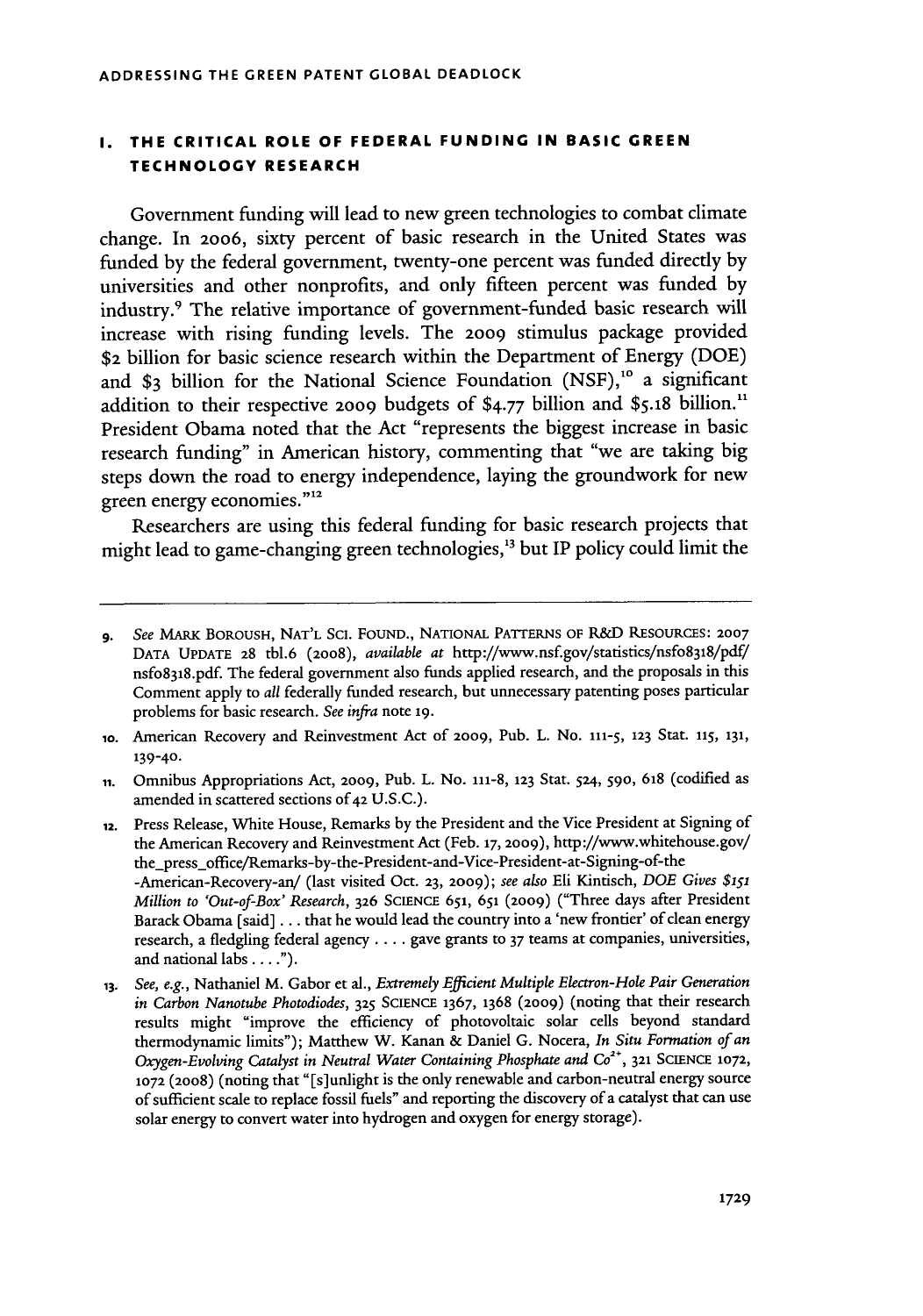dissemination of these inventions. In **1980,** the Bayh-Dole Act clarified that recipients of federal research grants can patent these new technologies "to promote the utilization of inventions arising from federally supported research,"<sup>14</sup> and universities and other federally funded entities have begun patenting many of their researchers' discoveries.<sup>15</sup> Many new green technologies will thus be protected by public-sector patents,<sup>16</sup> which can hinder public access to these results, both in the United States and worldwide.

#### **II. PUBLIC SECTOR PATENTS AS IMPEDIMENTS TO GREEN TECHNOLOGIES**

The Bayh-Dole Act has been **highly** controversial over its nearly thirty-year history. Proponents argue that it has led to economic growth, particularly in the biotechnology industry.<sup>17</sup> Critics counter that Bayh-Dole has negatively affected the practice and norms of science,<sup>18</sup> created "anticommons" problems and contributed to patent hold-ups,<sup>19</sup> and led to unnecessary increases in consumer prices.<sup>20</sup>

- **17.** *See* Chester G. Moore, *Killing the Bayh-Dole Act's Golden Goose,* 8 TUL. **J.** TECH. & INTELL. PROP. **151, 155-57** (2006).
- *18. See* Arti Kaur Rai, *Regulating Scientific Research: Intellectual Property Rights and the Norms of Science,* 94 Nw. **U.** L. REV. **77, 109 (1999).**
- *19. See* Michael A. Heller & Rebecca S. Eisenberg, *Can Patents Deter Innovation? The Anticommons in Biomedical Research,* 28o SCIENCE 698 (1998); Lemley, *supra* note **15,** at **615-19;** Arti K. Rai & Rebecca S. Eisenberg, *Bayh-Dole Reform and the Progress ofBiomedicine,* LAW & CONTEMP. PROBS., Winter/Spring **2003,** at 289, **295-303** ; Anthony D. So et al., *Is Bayh-Dole Good for Developing Countries? Lessons from the US Experience,* 6 PLoS BIOLOGY **2078,** 2o8o (20o8). These are both problems of transaction costs: an anticommons occurs when too many IP rights in basic research create obstacles for future research, and hold-ups occur when a patent holder impedes a product's development by demanding royalties.
- *20. See* Clifton Leaf, *The Law of Unintended Consequences,* FORTUNE, Sept. **19, 2005,** at **250,** *available at http://money.cnn.com/magazines/fortune/fortune\_archive/2005/09/19/8272884/* index.htm.

**<sup>14.</sup>** 35 U.S.C. **§ 200** (2006).

is. Mark A. Lemley, *Are Universities Patent Trolls?,* 18 FORDHAM INTELL. PROP. MEDIA & ENT. L.J. 611, 614 (2008). This surge in patenting is being accomplished by the universities, not by individual researchers, who generally must assign away their patent rights. *Id.* at **621.**

<sup>16.</sup> For example, as of November **24,** 2009, MIT had over thirty green energy technologies available for licensing in fields including batteries, biofuels, carbon capture, energy efficiency, fuel cells, and photovoltaics. MIT Technology Licensing Office, Selection of Energy and Material Technologies Available for Licensing, http://web.mit.edu/tlo/www/ EMletteri/index.html (last visited Jan. 4, **2010).**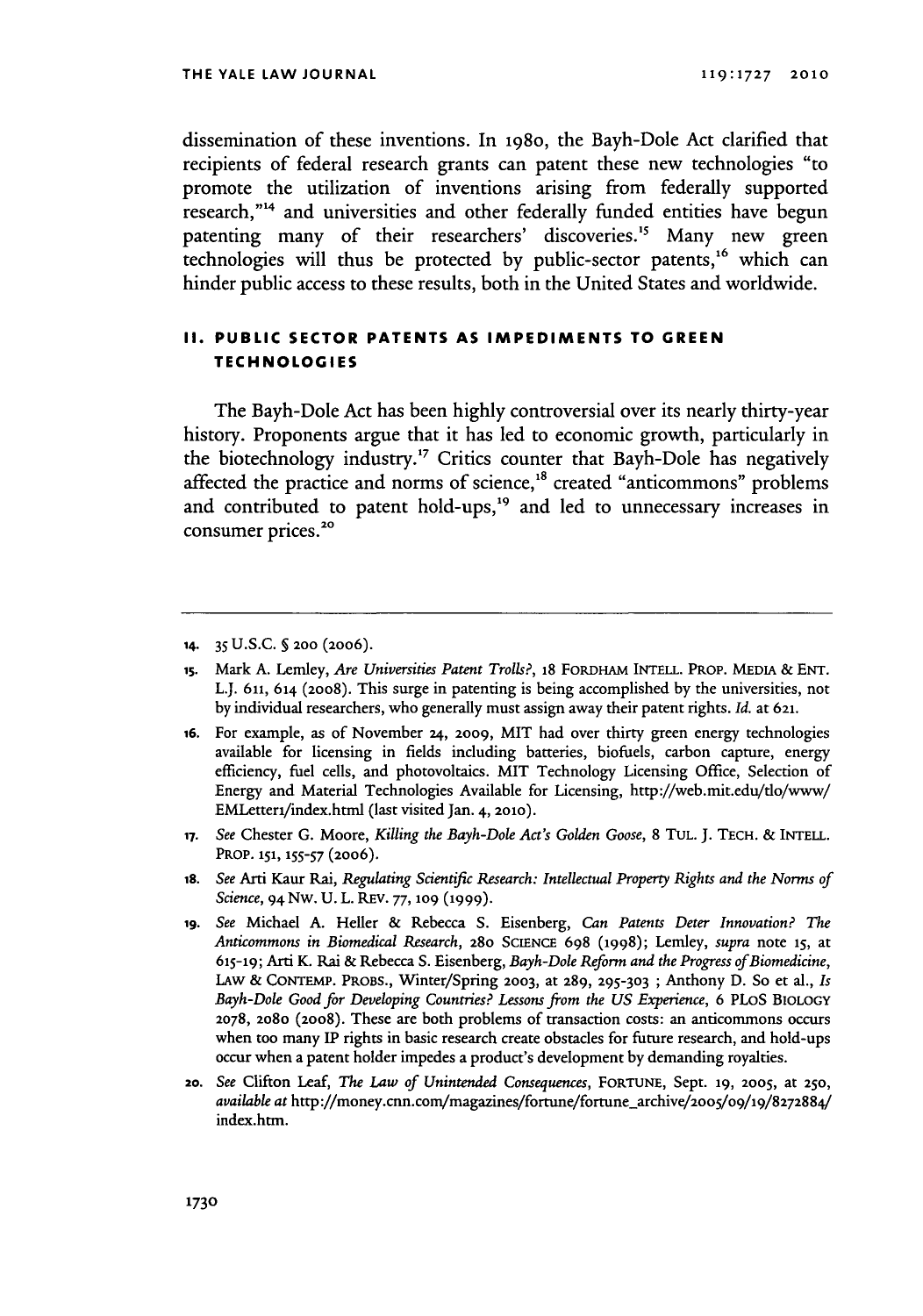Patents are not needed to motivate university researchers to innovate; instead, the justification for Bayh-Dole patents is that they provide the incentive to commercialize.<sup>21</sup> Under this commercialization theory, corporations need exclusive rights to attract the capital required to turn university inventions into commercial products. As Mark Lemley has noted, however, "the validity of commercialization theory depends a great deal on the industry in question."<sup>22</sup> Patents are certainly not always a prerequisite for commercialization, as many technologies arising from federal research funding were commercialized without patents prior to Bayh-Dole.<sup>23</sup> Exclusive patent rights might be needed in the pharmaceutical and biotechnology industries, given the high cost of gaining FDA approval for a new drug and the low cost of imitation. In engineering fields like green energy, however, although significant capital may be necessary to bring new technologies to market,  $24$ patents are typically unnecessary for commercialization due to a lower ratio of regulatory barriers to imitation costs,<sup>25</sup> the cumulative nature of innovation,<sup>26</sup> and other methods of obtaining competitive advantage.<sup>27</sup>

- **21.** *See* Lemley, *supra* note **15,** at **621;** Rai, *supra* note 18, at 97-99. Patent incentives are important for spurring *private-sector* innovation, but university scientists were innovating long before the Bayh-Dole Act, primarily out of desire for prestige (and the resulting tenure and prizes), and they receive comparatively little financial gain from the patents. *See* Lemley, *supra* note **15,** at **621;** Rai, *supra* note 18, at **92;** Jason R. Wiener, *Sharing Potential and the Potential for Sharing: Open Source Licensing as a Legal and Economic Modality for the Dissemination of Renewable Energy Technology,* 18 GEO. INT'L **ENVTL.** L. REV. **277, 294 (2006).**
- **22.** Lemley, *supra* note **15,** at **622.**
- **23.** *See id.* at 624; So et al., *supra* note **19,** at **2079.**
- *24. See* Wiener, *supra* note **21,** at 294. Wiener does not conclude that these costs require more exclusive patent rights; rather, he argues that governments should encourage "open source" licensing of green energy technologies. *Id.* at **294-302.**
- *25. See* Dan L. Burk & Mark A. Lemley, *Policy Levers in Patent Law,* 89 VA. L. REV. **1575, 1589 &** n.37 **(2003)** (describing evidence that patents are only important in a few industries like pharmaceuticals); *id.* at **1615-30** (arguing that commercialization theory-also known as prospect theory-is appropriate for pharmaceuticals because of their high regulatory barriers and relatively low imitation cost, but not for other technologies).
- **26.** *See* Jay P. Kesan, *Transferring Innovation,* **77** FORDHAM L. **REv.** 2169, **2195-96** & nn.134-37 (2009) (noting that the comparative value of each individual patent is lower in engineering fields than in pharmaceuticals because of the large number of innovations involved in each product, and describing empirical findings that patents are not important for technology transfer in engineering fields).
- **27.** *See* Burk & Lemley, *supra* note **25,** at **1584-85** (describing why the "first-mover advantage" and trade secret protection often have more practical importance than patents); Lemley, *supra* note **15,** at 624 (arguing that there is no reason to think patents are needed for commercialization outside the pharmaceutical and biotechnology industries).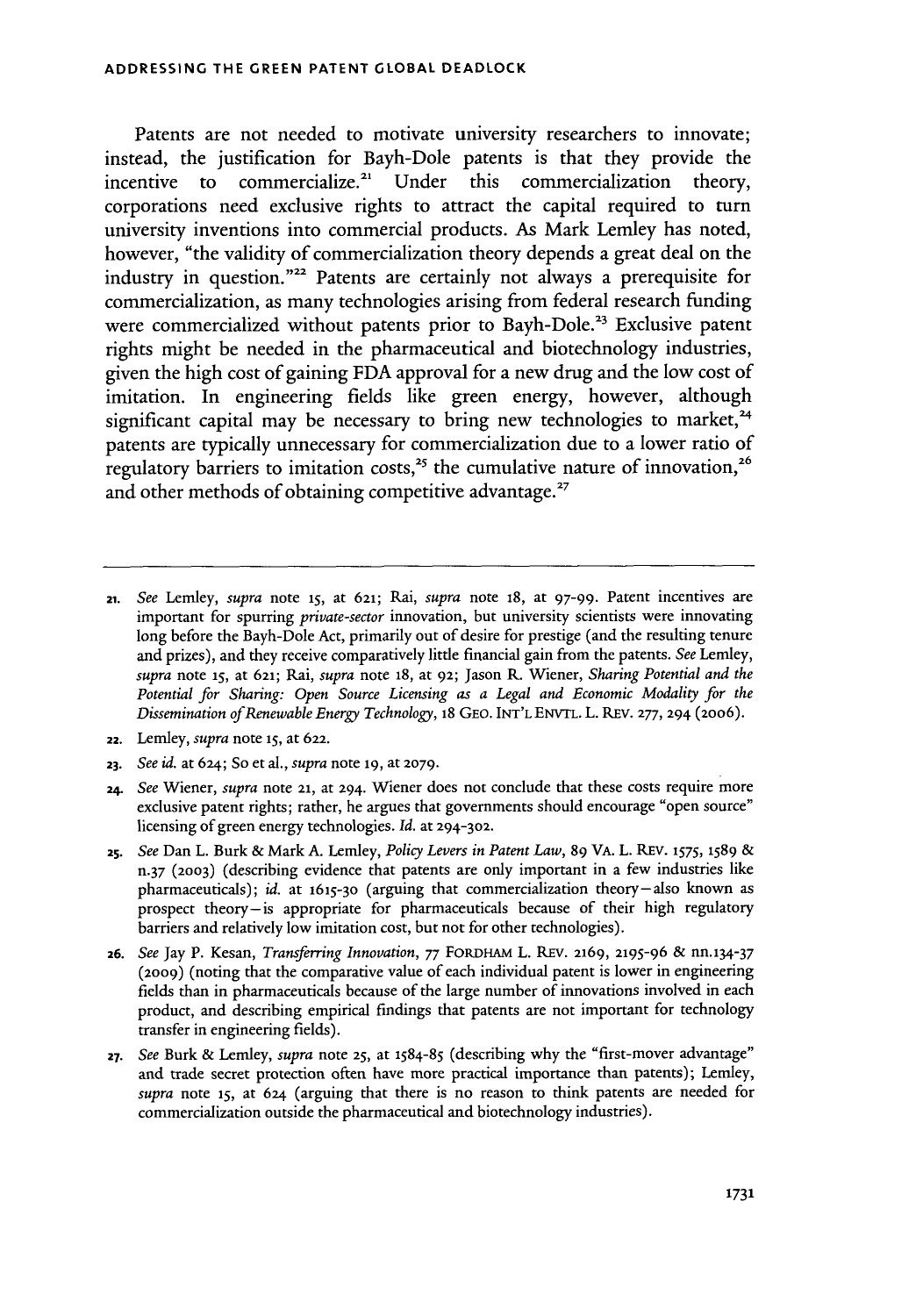Indeed, even pro-IP reports present no evidence that green patents are necessary for commercialization or for public-sector innovation. A European study argued that green patents provide needed private-sector innovation incentives and that "[patented] technologies are not necessarily more expensive," but it did not argue that patents help commercialization (as opposed to innovation).<sup>28</sup> The U.S. Chamber of Commerce's congressional testimony on IP and global warming similarly focused on the private-sector innovation justification for green patents.<sup>29</sup> Commercialization theory thus fails to justify exclusive patent rights on most government-funded green technologies.

There is concern, however, that patents actually hinder the spread of these new technologies. Benjamin Sovacool's interviews with energy experts indicated that patents can "prevent, complicate, or delay commercialization" for a wide range of reasons, including anticommons problems.<sup>30</sup> The Eco-Patent Commons **-a** pool of free green patents contributed by companies like IBM, DuPont, and Sony- demonstrates that some companies believe that putting green patents in the public domain can help disseminate these technologies." Most significantly, as noted above, developing countries express great concern about intellectual property barriers impeding their access to green technologies, and these concerns have threatened to derail climate treaty negotiations.32 In summary, patenting federally funded green technologies under the Bayh-Dole Act is not necessary for either innovation or commercialization. On the contrary, there is evidence that patents limit access to these technologies, both in the United States and around the world. Part III

- **31.** *See* Mary Tripsas, *Everybody in the Pool of Green Innovation,* N.Y. TIMES, Nov. **1, 2009,** at BU 5, *available at* http://www.nytimes.com/2oog/1i/oi/business/olproto.html.
- **32.** *See supra* notes 4-8 and accompanying text.

**a8.** COPENHAGEN ECON. *A/S* & THE IPR Co. APS, ARE IPR A BARRIER TO **THE** TRANSFER OF **CLIMATE** CHANGE TECHNOLOGY? 4 **(2009),** *available at* http://trade.ec.europa.eu/doclib/ docs/2oo9/february/tradoc\_142371.pdf.

**<sup>29.</sup>** *Climate for Innovation: Technology and Intellectual Property in Global Climate Solutions:* Hearing Before the H. Select Comm. on Energy Independence and Global Warming, 111th Cong. 3-4 (2oo9) (statement of Mark T. Esper, Executive Vice President, Global Intellectual Property Center, U.S. Chamber **of** Commerce), *available at* http://globalwarming.house.gov/files/HRG/o729o9IP/Esper.pdf.

**<sup>30.</sup>** Benjamin K. Sovacool, *Placing a Glove on the Invisible Hand: How Intellectual Property Rights May Impede Innovation in Energy Research and Development (R&D),* **18** ALB. L.J. Sci. & TECH. 381, 385, 399, 422, 439 (2008); *cf.* Daniel R. Cahoy & Leland Glenna, *Private Ordering and Public Energy Innovation Policy,* 36 FLA. ST. U. L. REV. **415,** 433-35 (2009) (noting that the biofuel patent landscape seems ripe to become a patent thicket, but arguing that "private forces" will "reshape ownership trends and realign innovation").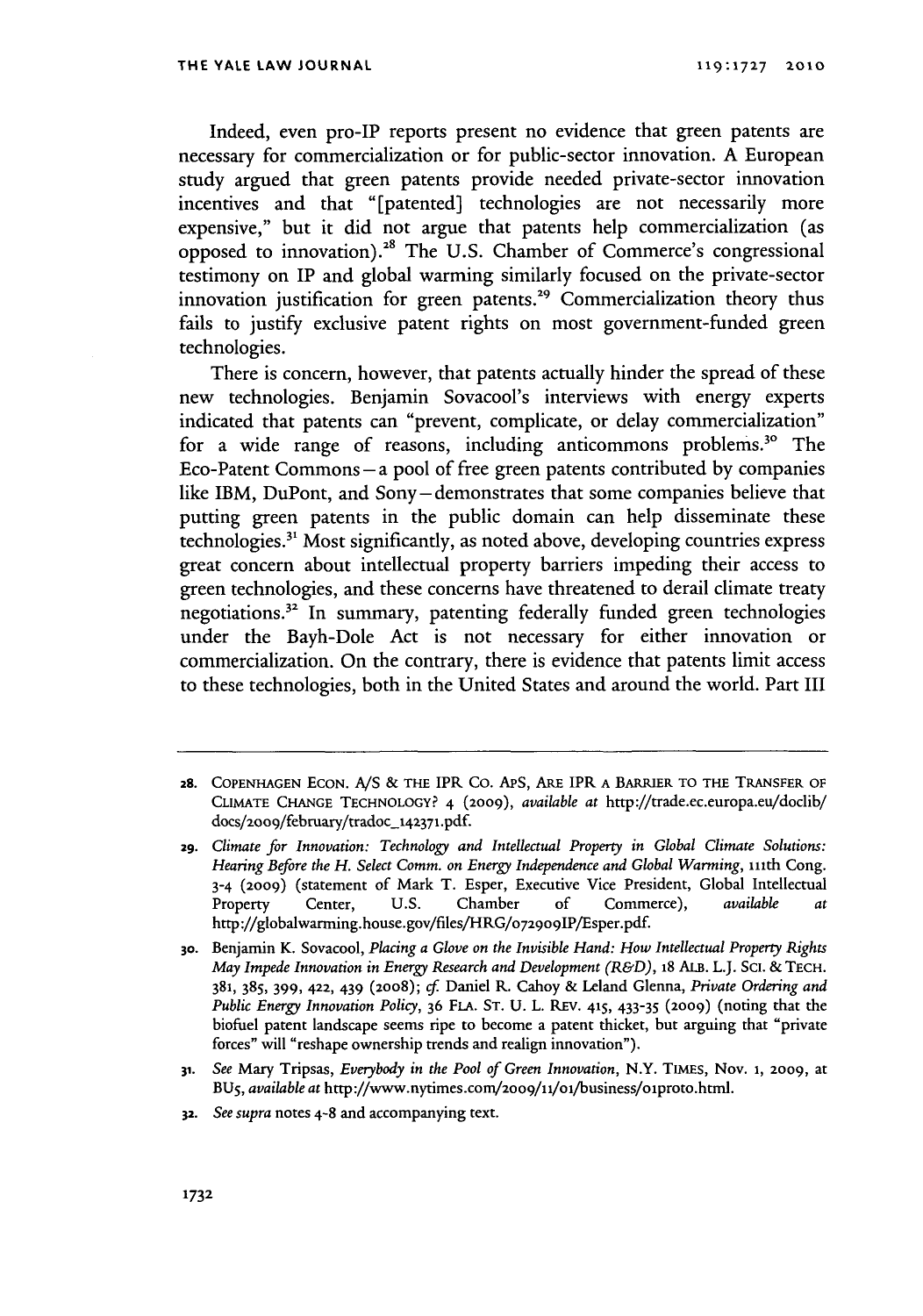discusses how to bring patenting and licensing practices under the Bayh-Dole Act more in line with its public-spirited goals.

## **III.SOCIALLY RESPONSIBLE LICENSING FOR GREEN ENERGY RESEARCH**

The first-listed goal of the Bayh-Dole Act- "the *utilization* of inventions arising from federally supported research" $33$ -would be served best if universities and other federally funded research entities only sought exclusive patent licenses when required for commercialization. Unfortunately, the interests of university technology transfer offices are not aligned with this goal. Instead, "university technology transfer activities continue to be predominantly patent-centric and revenue-driven with a single-minded focus on generating licensing income and obtaining reimbursement for legal expenses."<sup>34</sup>

This disconnect between the ideals of the Bayh-Dole Act and its real-world application has been recognized in the field of biomedical research. Scholars and advocates have pushed agencies and universities to adopt more socially responsible licensing practices.<sup>35</sup> National Institutes of Health (NIH) guidelines state that biomedical research tools and genomic inventions should be patented and exclusively licensed only when required for

<sup>33. 35</sup> U.S.C. **§ 200** (2006) (emphasis added). Other goals, which also counsel against exclusive licenses, include "promot[ing] free competition and enterprise without unduly encumbering future research" and "promot[ing] the commercialization and *public availability* of inventions made in the United States." *Id.* (emphasis added). I use "socially responsible licensing" to refer to practices that meet these goals of increasing the use and availability of federally funded technologies, as opposed to increasing the profit of the patentee.

<sup>34.</sup> Kesan, *supra* note **26,** at **2169.** Note that it is the university technology transfer offices that are revenue driven, not the individual researchers, and that university administrators have very little control over how much federal money professors receive or how they spend it. Further, few universities actually succeed in their goal of raising significant revenue through their patents, with most universities failing to generate even enough licensing revenue to offset the cost of running a technology transfer office. *Id.* at 218o & n.64. Changing the licensing practices would therefore have minimal effect on innovation.

*<sup>3</sup>s. See* Amy Kapczynski et aL, *Addressing Global Health Inequities: An Open Licensing Approach for University Innovations,* **20** BERKELEY **TECH.** L.J. **1031 (2005);** Beirne Roose-Snyder & Megan K. Doyle, *The Global Health Licensing Program: A New Model for Humanitarian Licensing at the University Level,* 35 Am. J.L. & MED. **281** (2009). I use "socially responsible" to refer to licensing practices that focus on the public interest, not the private gain of the licensor. Whether universities should maximize the U.S. public interest or the global public interest need not be resolved here, as the practices recommended in this Comment would benefit both.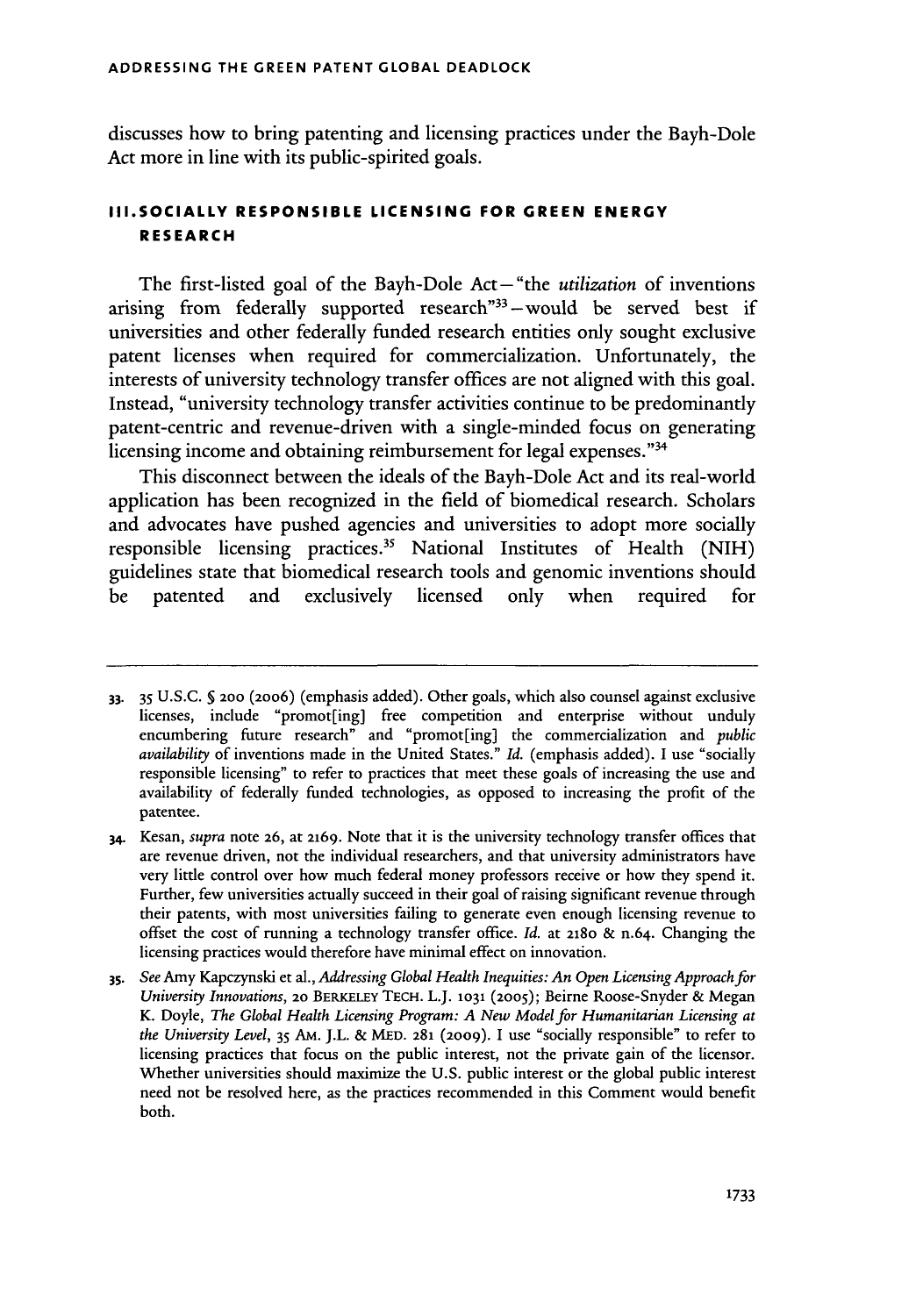commercialization.<sup>36</sup> Although the NIH's guidance was initially criticized by members of the Association of University Technology Managers (AUTM),<sup>37</sup> AUTM and many universities later endorsed a more general principle that universities "should strive to grant just those rights necessary to encourage development of the technology."38

AUTM has also recently endorsed "strategies that promote the availability of health-related technologies in developing countries for essential medical care."39 Under this market-segmentation strategy, pharmaceutical companies can use patent protection in high-income countries to recoup their development costs, while generic competition drives down the prices of medicines in low- and middle-income countries.<sup>40</sup>

While these proposals focus on pharmaceuticals, the argument for promoting access by weakening university IP protections is even stronger in other industries where patent incentives are less important.<sup>41</sup> Socially responsible licensing policies for green technologies should make nonpatenting or nonexclusive licenses the default, unless there are exceptional circumstances under which an exclusive patent license is necessary for commercialization.<sup>42</sup> Additionally, even when exceptional circumstances warrant an exclusive

- *37. See* David Malakoff, *NIH Roils Academe with Advice on Licensing DNA Patents,* **303 SCIENCE 1757** (2004).
- **38. CAL. INST. OF TECH. ET AL., IN THE PUBLIC INTEREST:** NINE POINTS To **CONSIDER IN** LICENSING UNIVERSITY TECHNOLOGY 2 (2007), http://www.autm.net/Nine\_Points\_to \_Consider.htm.
- **39.** ASS'N OF UNIv. **TECH. MANAGERS ET AL., STATEMENT** OF PRINCIPLES **AND STRATEGIES** FOR THE **EQUITABLE** DISSEMINATION **OF** MEDICAL **TECHNOLOGIES 1-2 (2009),** http://www.autm.net/Content/NavigationMenu/TechTransfer/GlobalHealth/ Statementofprincliples.pdf (sic] (footnote omitted).
- **40.** *See* Kapczynski et al., *supra* note *35,* at lo88-89; Roose-Snyder & Doyle, *supra* note *35,* at 285-98.
- 41. *See supra* note **27** and accompanying text.
- **42.** This would reverse the current burden, where "exceptional circumstances" are needed to declare an area off-limits to patenting. Bayh-Dole Act, 35 U.S.C. **S** 202(a)(ii) (20o6). Also note that while socially responsible licensing practices are particularly important for green technologies, the goals of the Bayh-Dole Act would be served best if *all* federally funded research were patented and licensed in a way to expand public access to this research.

**<sup>36.</sup>** Best Practices for the Licensing of Genomic Inventions, **70** Fed. Reg. 18,413 (Apr. **11, 2005);** Principles and Guidelines for Recipients of NIH Research Grants and Contracts on Obtaining and Disseminating Biomedical Research Resources, 64 Fed. Reg. **72,090** (Dec. **23, 1999).**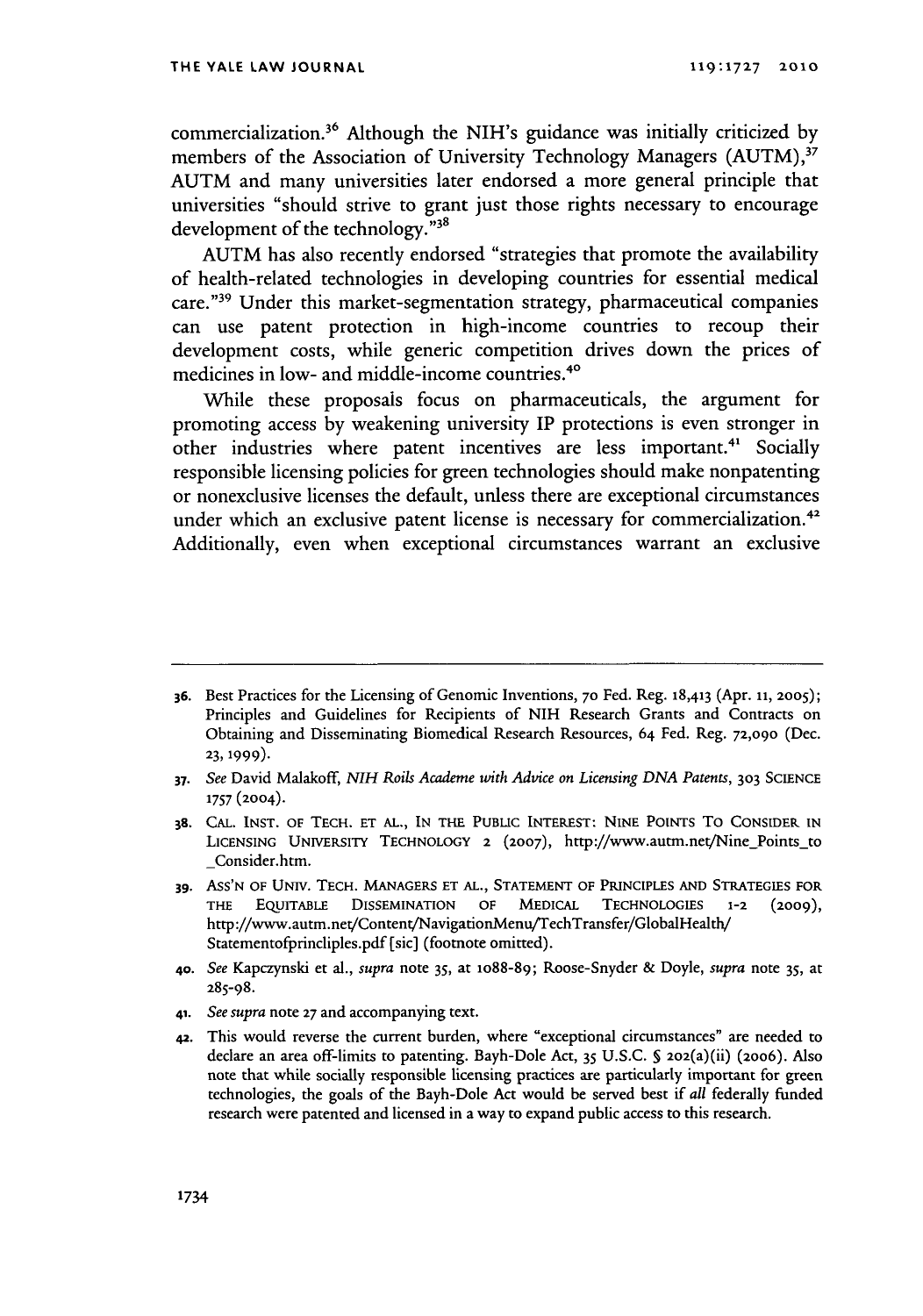license, these policies should eliminate IP-related barriers to access in developing countries.<sup>43</sup>

## **IV.TYING SOCIALLY RESPONSIBLE LICENSING PRACTICES TO FEDERAL RESEARCH GRANTS**

Mandating that federally funded green technologies be available in developing countries could help narrow the policy differences that obstruct a global climate change treaty. A congressional amendment to the Bayh-Dole Act would be a straightforward reform and would send a clear international signal. Congress could add a goal of global dissemination of federally funded research for humanitarian needs, and could give agencies the discretion necessary to create technology transfer policies consistent with these goals.<sup>44</sup> In the absence of congressional action, however, there is room for change within the current Bayh-Dole regime to make university practices more consistent with the purposes of the Act.

A number of scholars and advocates have pushed for changes to licensing practices at the university level, particularly as part of the access to medicines movement.<sup>45</sup> While these efforts have resulted in some success,<sup>46</sup> universities financial interests are aligned against these changes, 47 and universities also face a significant collective action problem.<sup>48</sup> When these difficulties are combined with the collective action problem that faces climate change itself, $49$  it seems

- **46.** *See supra* notes 38-39 and accompanying text.
- 47. *See* Kesan, *supra* note **26,** at **2169.**
- **48.** *See* Rai & Eisenberg, *supra* note **19,** at 305-06.
- **49.** *See* **STERN,** *supra* note **2,** at **51o** (describing the international collective action problem).

<sup>43.</sup> "Developing countries" should be defined in a way that includes middle-income countries like China and India that are concerned about U.S. patents and that have the manufacturing capacity to produce low-cost, off-patent green technologies for use in low-income countries. The World Bank provides classifications based on per capita gross national income. World Bank, Data & Statistics: Country Classification, http://go.worldbank.org/K2CKM78CCo (last visited Nov. **22, 2009).**

<sup>44.</sup> Cf Rai & Eisenberg, *supra* note **19,** at **310** (arguing that Bayh-Dole should be amended to give agencies more discretion in declaring areas off limits to patenting). Many scholars have also suggested amending Bayh-Dole to provide an "academic research exemption," *see, e.g.,* Sovacool, *supra* note **30,** at 434, but this would have limited effect and would not address the real problems with university patents. *See* Lisa Larrimore Ouellette, Note, *Access to Bio-Knowledge: From Gene Patents to Biomedical Materials,* **2010 STAN. TECH.** L. REV. **N1,** 28-41, http://sdr.stanford.edu/pdf/ouellette-access-to-bio-knowledge.pdf.

<sup>45.</sup> *See, e.g.,* Kapczynski et al., *supra* note 35, at 1078-9o; Lemley, *supra* note **15,** at **625-28.**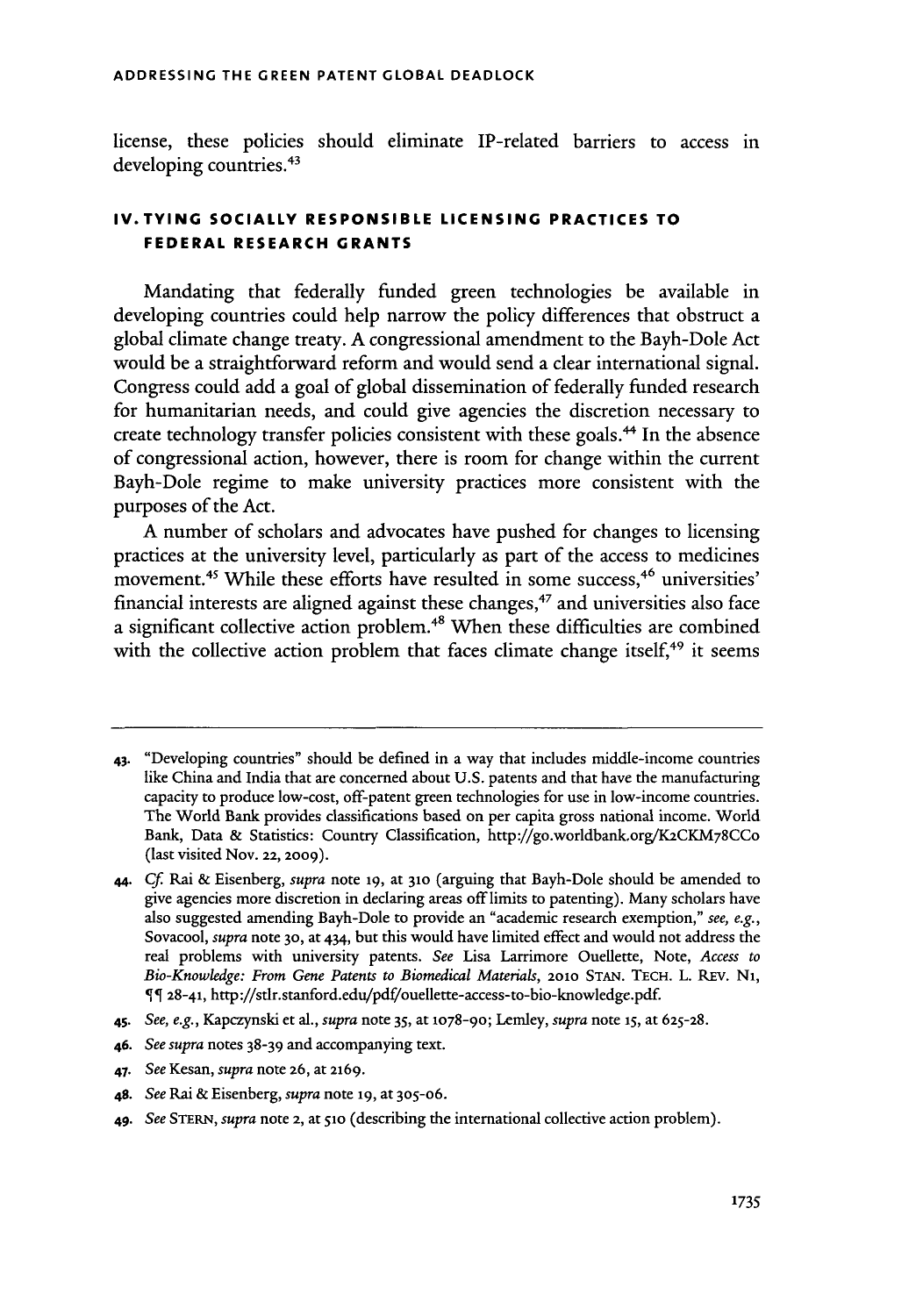unlikely that universities will independently adopt socially responsible licensing policies for green technologies.

Federal agencies that provide funding for green energy research, such as the NSF and DOE, can initiate more immediate change. Nonmandatory licensing guidelines for green technologies, like the NIH guidelines for biomedical research,<sup>50</sup> may have hortatory value in shaping university licensing norms.<sup>51</sup> In order to actually limit a grant recipient's patent rights, however, agencies must find "exceptional circumstances" such that the limitation "will better promote the policy and objectives" of the Bayh-Dole Act.<sup>52</sup> Even though such intervention may be warranted, the "elaborate administrative procedure for challenging such determinations" has caused these declarations to be "extremely rare."<sup>53</sup> The Bayh-Dole Act also allows agencies to exercise "march-in rights" after a patent is granted, but this procedure has proved equally toothless.<sup>54</sup>

Previous analyses of the role of agencies in Bayh-Dole reform have focused on this ability to set broad guidelines and influence patenting decisions for technologies that are already developed,<sup>55</sup> but agencies could have more success through their ex ante control over which research projects get funded. If funding decisions depended in part on how the resulting technology would be licensed, university researchers would be more invested in ensuring that their institutions had socially responsible licensing policies. Criteria for grant selection vary by agency,<sup>56</sup> but a change by just one agency could lead to new university policies that affect many licensing decisions.

The NSF has at least two options for influencing technology transfer policies within its broad mandate to award grants "on the basis of merit."<sup>57</sup>

- **51.** *See* Rai & Eisenberg, *supra* note **19,** at 306-08.
- **52.** 35 U.S.C. S 202(a)(ii) (2006).
- **S3.** Rai & Eisenberg, *supra* note **19,** at 293-94.
- **s4.** *Id.* at 294.

**57. 4 2U.S.C. § 1862c(a)(2)(A).**

**<sup>5</sup>o.** *See supra* note 36 and accompanying text. The agencies could also consider Department of Commerce regulations for government-owned inventions, which only allow exclusive licenses if "[t]he public will be served by the granting of the license" and "[t]he proposed scope of exclusivity is not greater than reasonably necessary to provide the incentive for bringing the invention to practical application." 37 C.F.R. **§** 404.7(a)(1)(ii) (2008).

**ss.** *See* Lemley, *supra* note **15,** at **628;** Rai, *supra* note **18,** at 147-48; Rai & Eisenberg, *supra* note **19,** at **303-10;** So et al., *supra* note **19,** at **2080.**

**<sup>56.</sup>** The rulemaking requirements of the Administrative Procedure Act do not apply to matters related to grants, **5** U.S.C. S 553(a)(2) (2oo6), but there are requirements in the agencies' substantive statutes.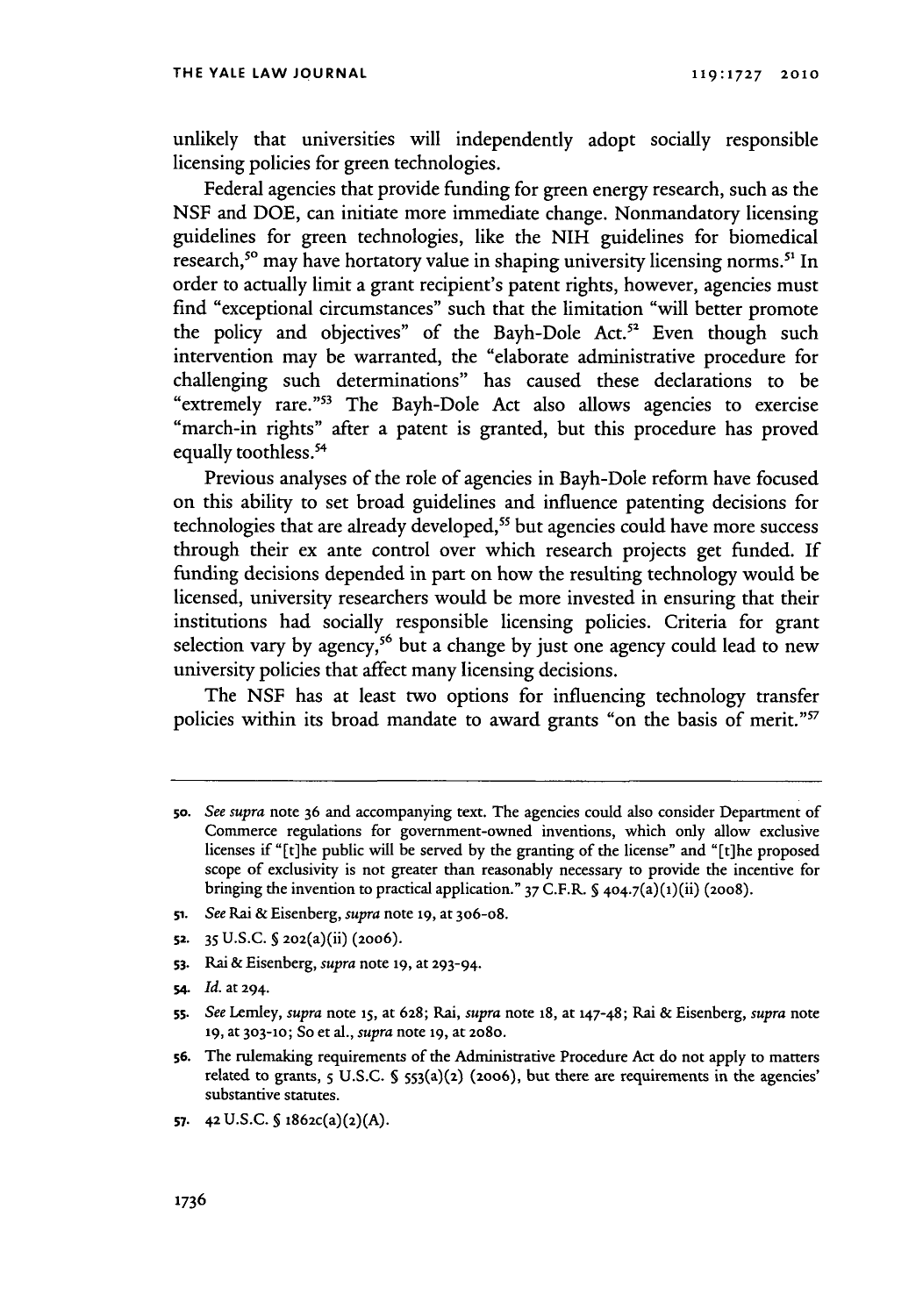First, the NSF could require institutions receiving grants to have socially responsible licensing policies.<sup>58</sup> The NSF could only recommend policy content, but forcing universities to publicly address these issues would likely bring their practices more in line with the goals of the Bayh-Dole Act. Second, the NSF could include licensing considerations in individual project reviews. NSF proposals are peer reviewed not only for "intellectual merit," but also for "broader impacts," including whether the results will be disseminated broadly and how the results will benefit society.<sup>59</sup> The NSF could simply add examples related to licensing - such as a statement that the researcher's university had adopted a socially responsible licensing policy-to its current examples of how to satisfy the broader impacts criterion.<sup>60</sup> This option would bring licensing concerns to the attention of the scientists, rather than just to the university administrators who prepare the bulk of grant applications, and it is easier to implement within the current review process.

Similarly, the DOE could influence university licensing practices by imposing a blanket requirement that institutions receiving grants have socially responsible licensing policies, or it could exercise more subtle influence by including a researcher's plans for commercialization in the merit-based review process. Licensing considerations could enter the definition of "merit," the "[o]ther appropriate factors" set forth in the grant announcement, or the "other available advice or information as well as program policy factors" that are considered during basic research proposal reviews.<sup>6</sup>

#### **CONCLUSION**

The U.S. government is investing in basic green energy research to address global climate change, but the current practices for patenting and licensing these new technologies will likely impede their dissemination, both within the United States and throughout the world. The refusal of the United States to

**<sup>58.</sup>** The NSF already requires institutions to have conflict-of-interest policies. **NAT'L SCI. FOUND.,** PROPOSAL AND AwARD **POLICIES AND PROCEDURES** GUIDE pt. II, at LV-i (2009), *available at* http://www.nsf.gov/publications/pub-sunm.jsp?ods-key=nsfiol. This requirement became effective in **1995** after a notice-and-comment period. **59** Fed. Reg. 33,308 (June **28,** 1994).

**<sup>59.</sup> NAT'L** Sci. **FOUND.,** *supra* note **58,** pt. I, at HI-i.

**<sup>60.</sup> NAT'L** Sci. FOUND., MERIT REvIEw **BROADER** IMPACTS CRITERION: REPRESENTATIVE AcTIvTEs **(2007),** *available at* http://www.nsf.gov/pubs/gpg/broaderimpacts.pdf. The NSF has little power to enforce promises made in grant applications, but the threat of future grants being rejected should compel researchers to follow through on their commitments.

**<sup>61.</sup> lo** C.F.R\_ **§** 605.i0 (2009).